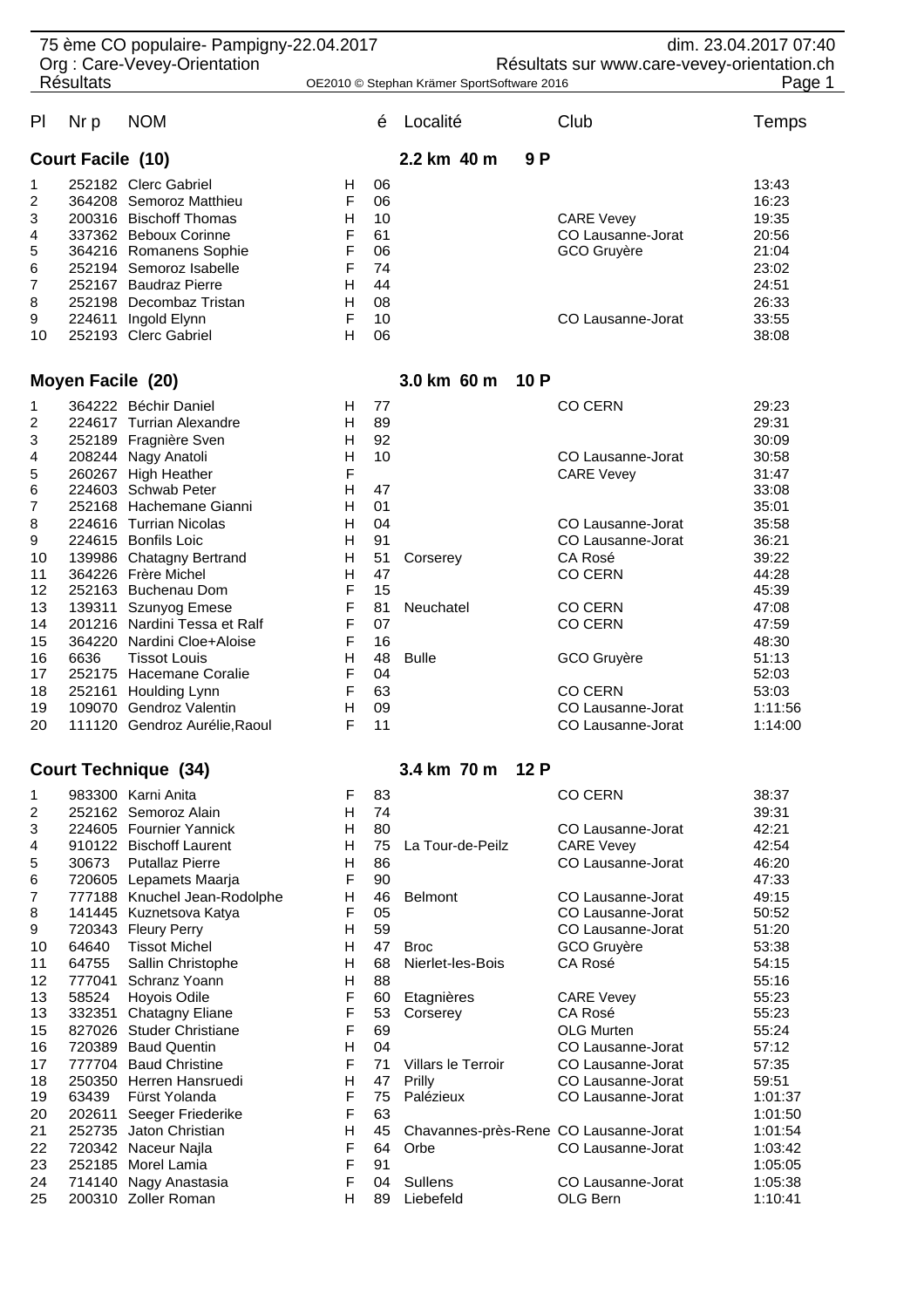|                                             |                  | 75 ème CO populaire- Pampigny-22.04.2017          |                                            |                                             |                    |                                                        | dim. 23.04.2017 07:40 |  |
|---------------------------------------------|------------------|---------------------------------------------------|--------------------------------------------|---------------------------------------------|--------------------|--------------------------------------------------------|-----------------------|--|
| Org: Care-Vevey-Orientation                 |                  |                                                   |                                            | Résultats sur www.care-vevey-orientation.ch |                    |                                                        |                       |  |
|                                             | <b>Résultats</b> |                                                   | OE2010 © Stephan Krämer SportSoftware 2016 |                                             |                    |                                                        | Page 2                |  |
|                                             |                  |                                                   |                                            |                                             |                    |                                                        |                       |  |
| PI                                          | Nr p             | <b>NOM</b>                                        |                                            | é                                           | Localité           | Club                                                   | Temps                 |  |
|                                             |                  | <b>Court Technique (34)</b>                       |                                            |                                             | 3.4 km 70 m 12 P   | (suite)                                                |                       |  |
| 26                                          |                  | 252176 Bozzo Leonardo                             | H                                          | 73                                          |                    |                                                        | 1:12:53               |  |
| 27                                          |                  | 430855 Balay Dominique                            | F                                          | 57                                          | Cessy              | <b>CO CERN</b>                                         | 1:13:47               |  |
| 28                                          |                  | 201214 Butscher Robert                            | н                                          | 73                                          |                    | CO Lausanne-Jorat                                      | 1:15:11               |  |
| 29                                          |                  | 775802 Perler Caroline                            | F                                          | 88                                          |                    |                                                        | 1:23:40               |  |
| 30                                          |                  | 700012 Godel Thérèse                              | F                                          | 39                                          | Domdidier          | CA Rosé                                                | 1:47:53               |  |
| 31                                          |                  | 430864 Nardini Rosemarie                          | F                                          | 40                                          |                    | <b>CO CERN</b>                                         | 1:50:13               |  |
| 32                                          |                  | 430869 Heinzer Wolfgang                           | н                                          | 40                                          |                    | <b>CO CERN</b>                                         | 2:10:28               |  |
| 33                                          |                  | 252192 Vuillemier Sam                             | H                                          | 70                                          |                    |                                                        | 2:32:30               |  |
|                                             |                  | 430891 Geneux Elisabeth                           | F                                          | 63                                          | Plan-les-Ouates    | <b>CO CERN</b>                                         | pm                    |  |
|                                             |                  | <b>Moyen Technique (28)</b>                       |                                            | 4.6 km 80 m 17 P                            |                    |                                                        |                       |  |
| 1                                           |                  | 160259 Marti Pekka                                | H                                          | 51                                          | Twann              | ol.biel.seeland                                        | 39:11                 |  |
| 2                                           |                  | 910148 Zosso Jean-Bernard                         | H                                          | 48                                          |                    | <b>CO CERN</b>                                         | 46:04                 |  |
| 3                                           |                  | 125106 Merat Laurent                              | н                                          | 64                                          |                    |                                                        | 46:15                 |  |
| 4                                           | 62369            | Dévaud Daniel                                     | Н                                          | 55                                          | Semsales           | GCO Gruyère                                            | 46:29                 |  |
| 5                                           |                  | 849210 Godel Annne                                | F                                          | 68                                          |                    | CA Rosé                                                | 49:23                 |  |
| 6                                           |                  | 845101 Weber Serge                                | Н                                          | 63                                          | Le Mont-Pélerin    | <b>CARE Vevey</b>                                      | 51:22                 |  |
| 7                                           |                  | 193143 Bucher Eric                                | н                                          | 39                                          |                    | CO Lausanne-Jorat                                      | 52:10                 |  |
| 8                                           |                  | 791101 Ingold Christophe                          | Η                                          | 79                                          | Morges             | CO Lausanne-Jorat                                      | 55:34                 |  |
| 9                                           |                  | 720757 Balay Solène                               | F                                          | 90                                          | Lausanne           | <b>CO CERN</b>                                         | 56:48                 |  |
| 10                                          |                  | 252157 Tissot Agnès                               | F                                          | 85                                          |                    | GCO Gruyère                                            | 1:02:16               |  |
| 11                                          |                  | 720268 Ecoffey Pierre                             | Н                                          | 69                                          | Villars le Terroir | CO Lausanne-Jorat                                      | 1:02:17               |  |
| 11                                          |                  | 841014 Gauthiez-Putallaz Laure                    | F                                          | 88                                          |                    | CO Lausanne-Jorat                                      | 1:02:17               |  |
| 13                                          | 62320            | 720390 Baud Sandrine<br><b>Tissot Laurent</b>     | F<br>F                                     | 71<br>79                                    |                    | Lausanne, Switzerland CO Lausanne-Jorat<br>GCO Gruyère | 1:02:20<br>1:03:36    |  |
| 14<br>15                                    |                  | 205617 Szoke Tamas                                | H                                          | 71                                          |                    | <b>CO CERN</b>                                         | 1:03:52               |  |
| 16                                          |                  | 224613 Hachemane Sébastien                        | н                                          | 98                                          |                    |                                                        | 1:04:52               |  |
| 17                                          |                  | 252159 Buchenau Carsten                           | H                                          | 73                                          |                    |                                                        | 1:08:07               |  |
| 18                                          |                  | 252169 Lauchli Jean-Pierre                        | Н                                          |                                             |                    |                                                        | 1:08:21               |  |
| 19                                          | 170479           | Jeannet Blaise                                    | Н                                          | 79                                          | Plan-les-ouates    | <b>ANCO</b>                                            | 1:10:51               |  |
| 20                                          |                  | 238746 Pahud André                                | H                                          | 55                                          |                    | CO Lausanne-Jorat                                      | 1:11:02               |  |
| 21                                          |                  | 430878 Baillie Stéphane                           | H                                          | 77                                          | Peron / France     | <b>CO CERN</b>                                         | 1:12:08               |  |
| 22                                          |                  | 964155 Gaillard Claudia                           | F                                          | 65                                          | Martigny           |                                                        | 1:12:39               |  |
| 23                                          |                  | 252172 Egger Paul                                 | н                                          | 50                                          |                    |                                                        | 1:17:25               |  |
| 24                                          |                  | 430875 Eichenberger Michael                       | н                                          | 52                                          |                    | <b>CO CERN</b>                                         | 1:27:48               |  |
| 25<br>26                                    |                  | 430867 Balay Christian<br>201217 Williams Crispin | н<br>н                                     | 50                                          | Cessy              | <b>CO CERN</b><br><b>CO CERN</b>                       | 1:28:46<br>1:28:59    |  |
| 27                                          |                  | 364221 Houlding Alastair                          | н                                          | 64                                          |                    | <b>CO CERN</b>                                         | 1:37:53               |  |
| 28                                          |                  | 364209 Wang Quan                                  | H                                          | 79                                          |                    | <b>CO CERN</b>                                         | 1:52:54               |  |
| Long Technique (28)<br>5.9 km 110 m<br>18 P |                  |                                                   |                                            |                                             |                    |                                                        |                       |  |
|                                             |                  |                                                   |                                            |                                             |                    |                                                        |                       |  |
| 1                                           |                  | 705056 High Darrell                               | H                                          | 68                                          | Les Paccots        | <b>CARE Vevey</b>                                      | 42:47                 |  |
| 2                                           |                  | 720796 Snelllman Thomas                           | н                                          | 88                                          |                    |                                                        | 44:31                 |  |
| 3<br>4                                      |                  | 238987 Ehrbar Konrad<br>804087 Studer Andreas     | H<br>Н                                     | 64<br>70                                    | Yverdon-les-Bains  | <b>UBOL</b><br><b>OLG Murten</b>                       | 45:28<br>49:42        |  |
| 5                                           |                  | 863089 Müller Beat                                | Н                                          | 62                                          | Gland              | CO Lausanne-Jorat                                      | 51:04                 |  |
| 6                                           |                  | 354042 Kaido Lepik                                | H                                          | 90                                          |                    |                                                        | 53:01                 |  |
| 7                                           |                  | 202481 Kuznetsov Victor                           | H                                          | 03                                          |                    | CO Lausanne-Jorat                                      | 53:11                 |  |
| 8                                           |                  | 720117 Wichoud Jérémie                            | н                                          | 01                                          | Epalinges          | CO Lausanne-Jorat                                      | 54:40                 |  |
| 9                                           |                  | 430857 Wehrle-Haller Bernhard                     | H                                          | 65                                          | Vessy              | <b>CO CERN</b>                                         | 55:16                 |  |
| 10                                          |                  | 770620 High Alison                                | F                                          | 77                                          | Les Paccots        | <b>CARE Vevey</b>                                      | 57:13                 |  |
| 11                                          |                  | 100094 Genot Xavier                               | H                                          | 73                                          |                    |                                                        | 59:18                 |  |

12 430854 Balay Sylvain **H** 84 59:20<br>
13 252179 Blindenbacher Andrea F 85 252179 Blindenbacher Andrea F 85 59:58 1101:44 364225 Romanens Daniel H 66 GCO Gruyère 1:01:44 GCO Gruyère 1:01:44<br>205050 Tschäppät Susan F 70 Vevey CARE Vevey 1:04:35 205050 Tschäppät Susan F 70 Vevey CARE Vevey 1:04:35

 825765 Marion Jean-Claude H 65 CA Rosé 1:05:46 17 900337 Brun Louisa